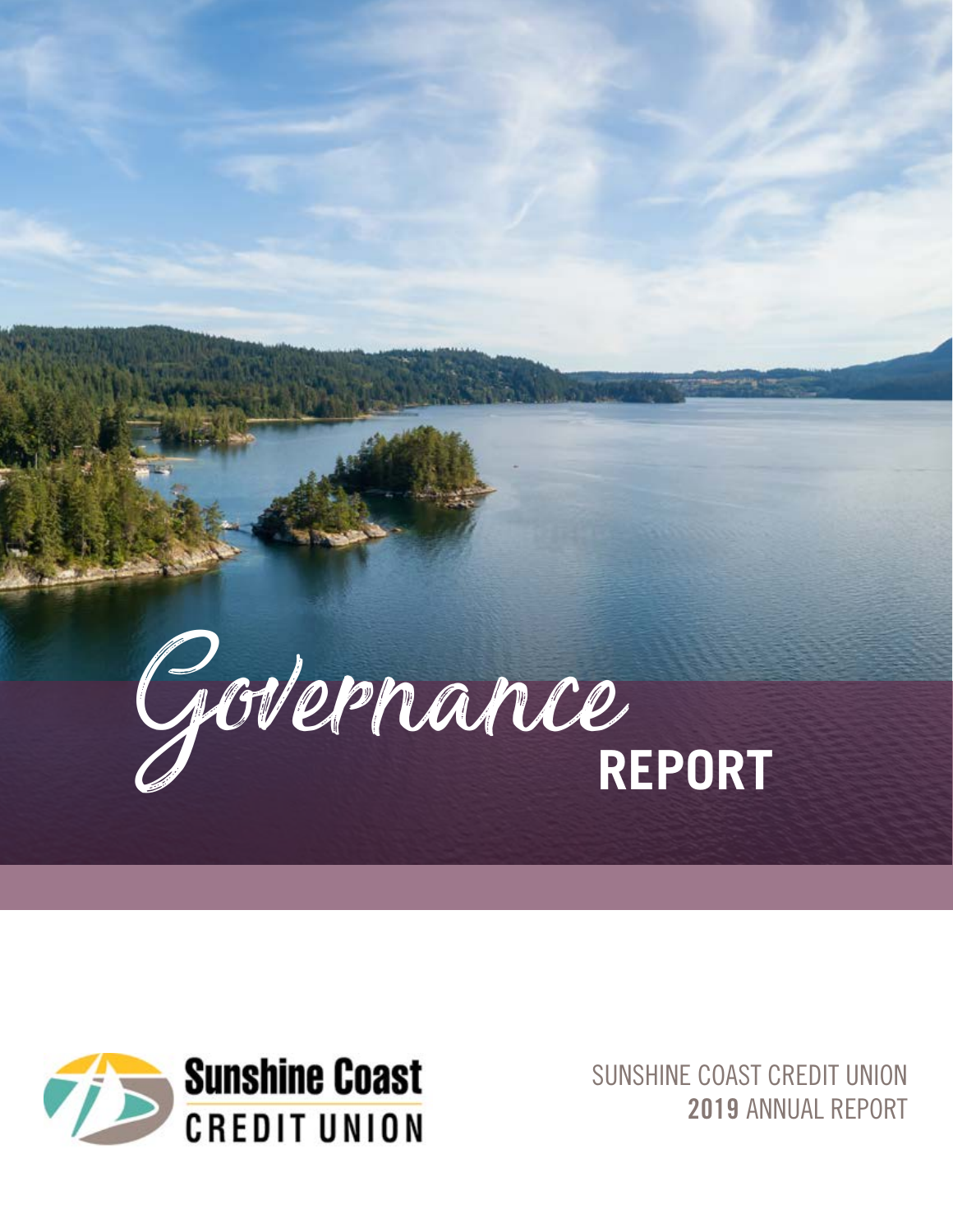

# SUNSHINE COAST CREDIT UNION'S ANNUAL REPORT 2019

# **GOVERNANCE REPORT**

### Governing Legislation and Regulation

The credit union is established under the legislation of the Province of British Columbia. It is regulated by the Financial Institutions Commission (FICOM/BCFSA) of British Columbia. Key legislation regulating the operations of the credit union includes: the Financial Institutions Act, the Credit Union Incorporation Act, and the applicable sections of the British Columbia Business Corporations Act. It is a requirement of the legislation that the credit union provides FICOM/BCFSA with monthly, quarterly and annual reports and filings, and other such reports as may be requested. The Credit Union's Rules may be found online at *www.sunshineccu.com/Rules.* 

### The Role of the Board of Directors

The Sunshine Coast Credit Union Board of Directors represent and are accountable to membership. Sitting independently from management, the Board sets and supports the strategic direction of the organization. Made up of nine directors serving a three year term, directors are stewards dedicated to safeguarding the credit union. Their commitment in doing so means adhering to the highest standards of governance, financial management, professionalism, and continuing education. Directors may spend ten to fifteen hours each month preparing for and attending meetings, completing professional development, as well as attending events and planning sessions. Learning and development is a commitment of each Director and this is achieved through specific professional development, attending conferences, and inviting subject matter experts and guest speakers to share their knowledge at the board table.

An effective board is one that is diverse in qualities, expertise, perspective and demographic. Potential director candidates are assessed against a list of desired attributes the Board feels it requires to be most effective in representing the voice of the member.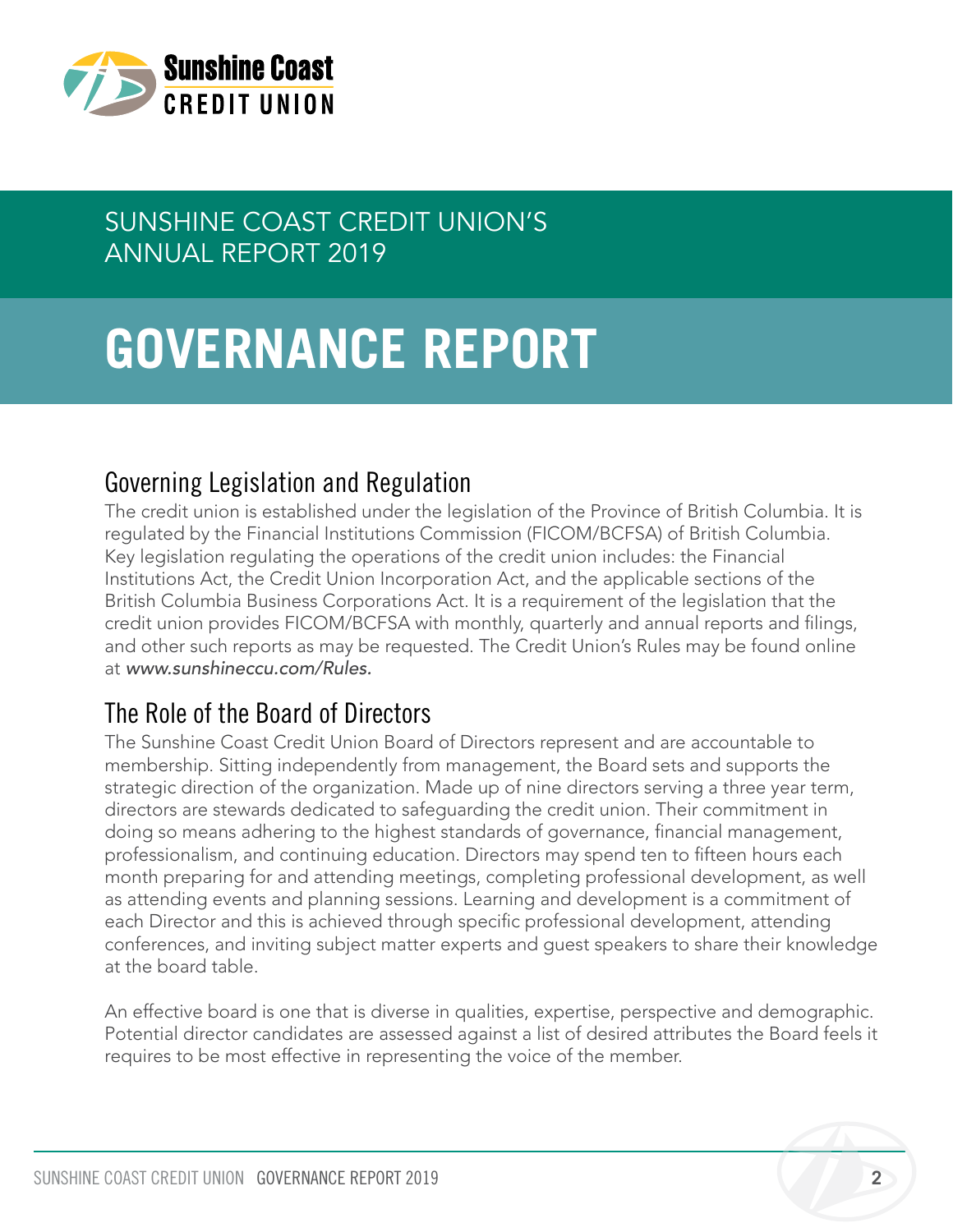

### **GOVERNANCE** Disclosure

**John Wiseman** Chairperson SunCu Board of Directors Representative Director since 2010



"The Sunshine Coast Credit Union is an extraordinary financial institution and a special part of the Coast; I am proud of our commitment to the community and to our members."

First nominated in 2010, John is in his 8th term as Chair of the Board. He also serves as Chair of the Governance Executive Committee, as well as a Director on the Conduct Review Committee, the Nominations Committee and the Suncu Board of Directors. His commitment to education and professional development has led him to serve on the British Columbia Institute of Technology (BCIT) Advisory Boards for the Operations Management and Electronics Programs, and as a sponsor and mentor for students enrolled in the MBA program at the Sauder School of Business at UBC. John is known for his dedication to marine safety, having served as a Coxswain, Station Leader and on the Board of Governors for the Royal Canadian Marine Search and Rescue.

**Richard Wilson** 1st Vice Chairperson Director since 2010



"The organization's knowledge of the culture and economy of the Coast is a valuable asset to depositors, as well as those with financing needs.

As the managing partner of the Sunshine Coast offices of Crowe MacKay LLP, Richard serves as Chair of the Audit Committee, and 1st Vice Chair of the Governance-Executive Committee. A managing partner at TCG Professional Accountants LLP in Sechelt, Richard believes that it is critically important for the community to have a financial institution on the Sunshine Coast that is from the Sunshine Coast and for the Sunshine Coast. Richard also serves on the Investment and Finance Committee of the Sunshine Coast Community Foundation. To the SCCU Board, Richard brings expertise and experience in financial literacy, accounting, strategic thinking and auditing.

**Sue Anne Linde, MBA**  2nd Vice Chairperson Director since April 2015



*"Credit Unions are part of the fabric of British Columbia, and certainly a vital component of the Sunshine Coast. I am delighted to serve as a representative of the many members of Sunshine Coast Credit Union who understand that our mutual*  benefits are best served through a community-oriented, locally based, member-owned financial institution."

Sue Anne serves as 2nd Vice Chair, while also chairing the Nominating Committee and sitting on the Governance Executive Committee. Retired from a long career in advertising and marketing, Sue Anne moved to the Coast in 2010. In addition to her commitment to the Credit Union, Sue Anne also chairs the Board of Directors at Sunshine Coast Community Services Society, and delights in supporting this vibrant Coast community in every way possible. She recently published her first book, and spends spare time golfing, sailing and walking her dog.

"Credit unions are not just financial institutions; they're active members of the community."

A credit union member for over 30 years, Manjit joined Sunshine Coast Credit Union when he moved to the Coast in 2008. Appointed to the Board in 2014, he currently serves on the Audit Committee, Governance-Executive Committee, and Investment and Loan Committee. His 35-year career with TELUS spanned numerous functional areas including senior roles in operations and marketing, where he was recognized for his leadership and foresight in delivering highly complex network solutions to some of TELUS' largest business and government clients. Manjit currently serves as the Vice-Chair of the Sunshine Coast Community Foundation Board and as President of the Sunshine Coast TELUS Community Ambassadors, which inspires current and retired TELUS team members to volunteer together in the community.

**Manjit Kang** Member at Large Peer Group 6 Representative Director since 2014



*\*Terms expire at the 2020 Annual General Meeting*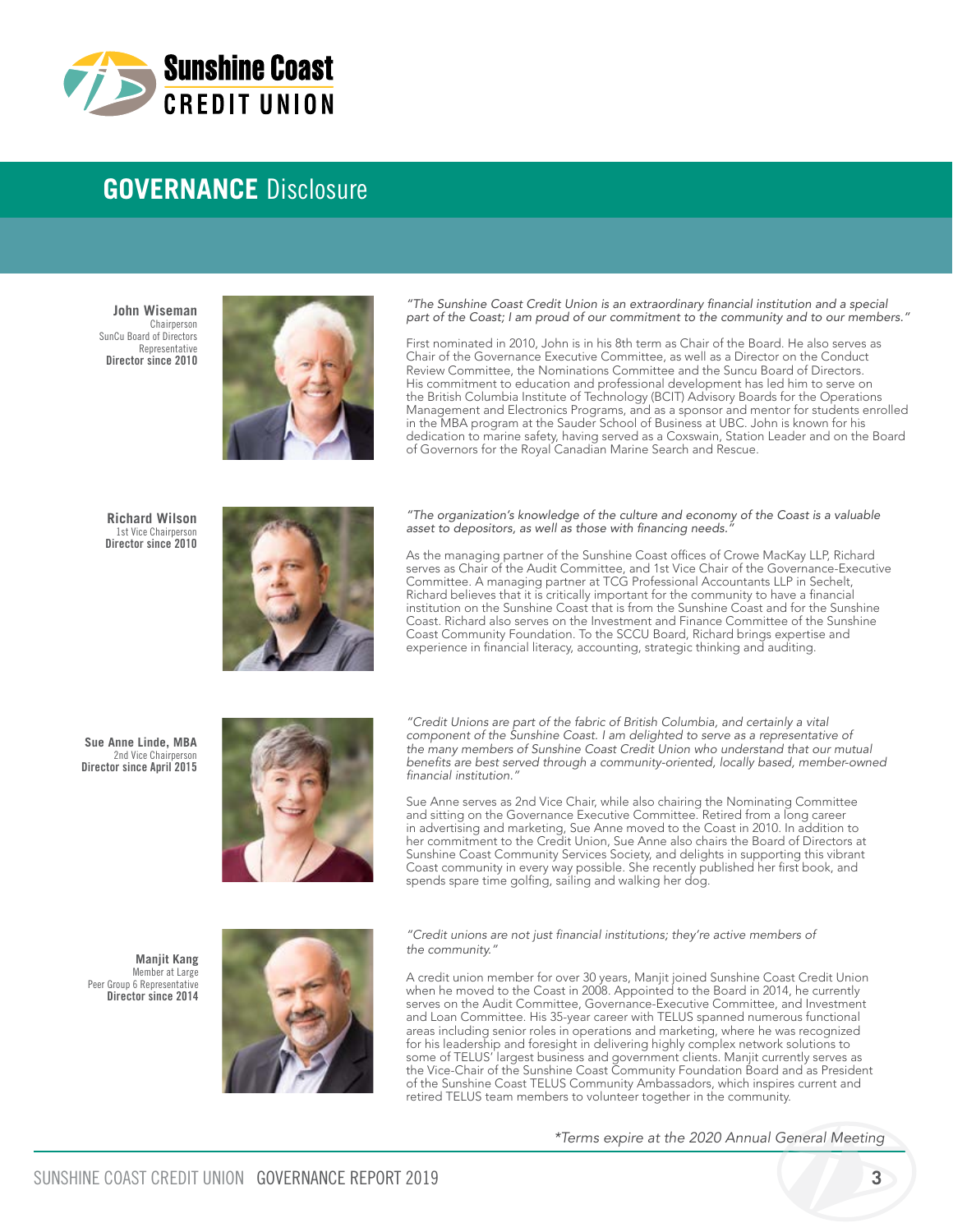

**Tim Anderson\*** Director since 1994



*"I have always been interested in the tremendous contribution that cooperatives, and*  especially credit unions, make in smaller communities.'

A steadfast director since 1994 and a member of the Credit Union since 1972, Tim serves on the Audit Committee. A retired accountant and school trustee, Tim brings a wealth of experience to the Board related to public practice, private industry and public education. He is actively involved on the Sunshine Coast through sailing, the Sunshine Coast Community Forest Association and Driftwood Players Association.

**Betty Baxter\* D**irector Since January 2017



"It is an honour to work on the Board of Directors of such a well-respected organization as the Sunshine Coast Credit Union."

Betty joined the Board in January 2017 after 20 years as a member. She serves on the Conduct Review Committee and Investment & Loan Committee. She brings governance experience from working with many non-profit organizations for over 30 years, and most recently, from her work as a school trustee for School District 46 since 2011 and as Chair of the Board of Education from 2013-2017. Betty successfully managed a contract training department for distance learning at the post-secondary level, has been the equity officer for a large health care union, and taught a program on civic leadership on the Sunshine Coast. As a consultant, she has provided strategic planning, training in problem solving and leadership, and respectful workplace training to many groups in public and private sectors.

**Chris Fawcus** Director since 2014



*"I consider it a privilege to contribute my knowledge to the continued success and*  growth of the Credit Union, an organization that has served its members and supported our community so well over the years."

Chris was appointed to the Board in 2014, and currently serves on the Investment & Loans Committee and Nominations Committee. He is the retired President and CEO of Aon Risk Services Canada, and former member of Aon Risk Service's Global Management Committee, providing him with experience in insurance, risk management, corporate governance, leadership and strategic thinking. Chris has also served on the Board of Governors for the British Columbia Business Council and with the Canadian Council of Chief Executive Officers. Chris also formerly chaired the Board of Governors of the Insurance Institute of Canada, and the Sunshine Coast Minor Hockey Association.

**Cheryl McNicol\*** Director since 2018



*"What impresses me about Sunshine Coast Credit Union is the dedication to*  community building and improving the lives of their members.

Cheryl joined her first credit union in the late 1980's in Ontario and has continued to be a supporter of the cooperative credit union movement as her career took her from Ontario to Michigan and finally to British Columbia. She joined Sunshine Coast Credit Union's Board in February 2018, serving on the Conduct Review and Investment and Loan Committees. Cheryl has over 35 years of leadership experience in the corporate, non-profit and small business sectors with expertise in business development, operations management, risk management, financial management, training and facilitation in a number of industries across Canada and the US. Today, her consulting business focuses on business start-up and development as well as project management. Cheryl has assisted hundreds of aspiring entrepreneurs to create a viable and sustainable business by sharing her business planning and financial planning expertise. She is a co-founder and enthusiastic supporter of the Self-Employed Women's Network - Sunshine Coast and is an active member of the Gibsons and District Chamber of Commerce.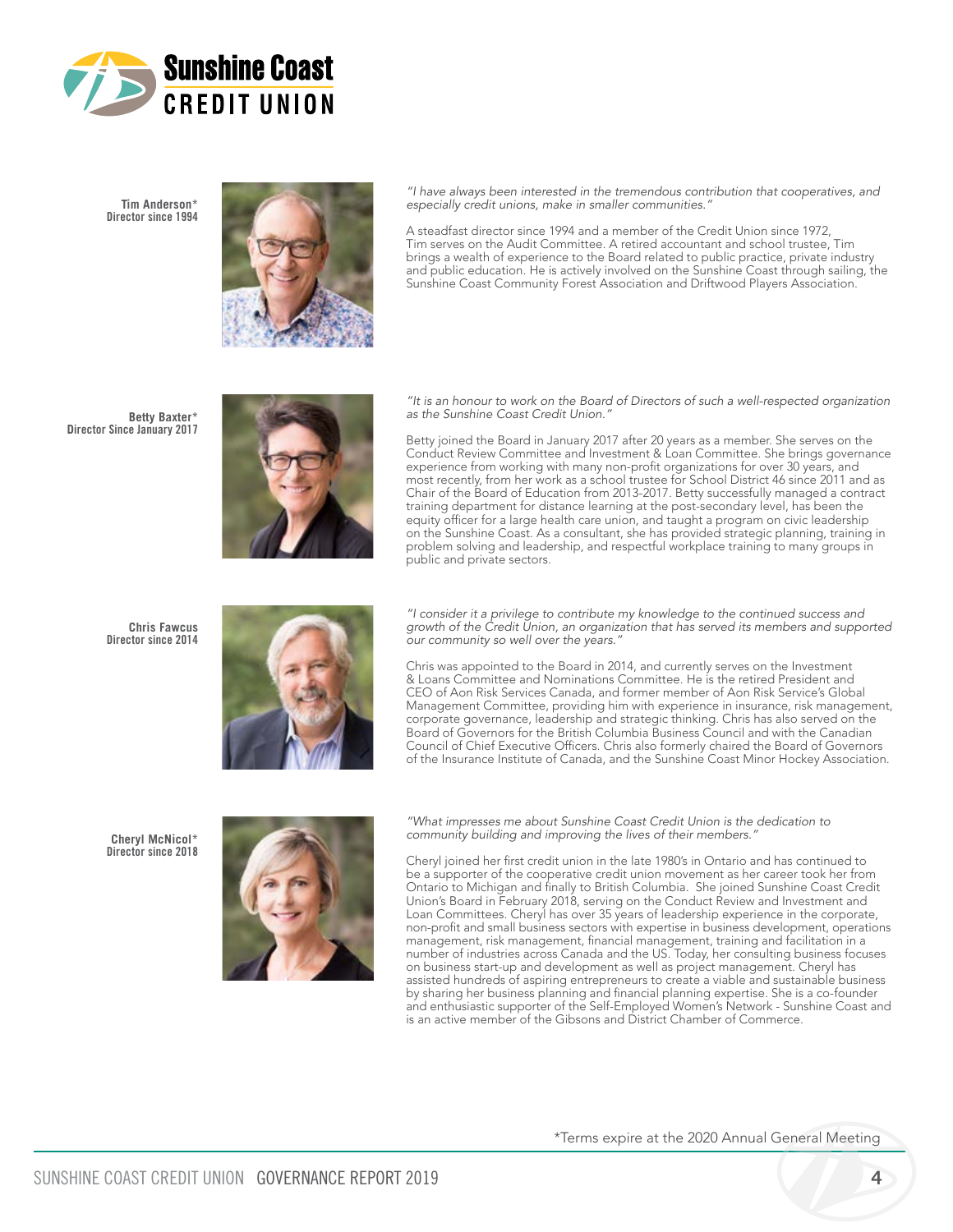

# SCCU Board of Directors - Participation

The table below represents each director's scope of participation on committees, related attendance and compensation in 2019. Expenses include reimbursement for travel, food and lodging related to credit union meetings, conferences and education.

|                       |          |               | BOARD MEETING ATTENDANCE |         | COMMITTEE MEETING ATTENDANCE |
|-----------------------|----------|---------------|--------------------------|---------|------------------------------|
|                       |          | DIRECTOR FEES |                          |         |                              |
|                       |          |               |                          |         |                              |
| <b>John Wiseman</b>   | \$9,450  | 6 of 6        | $5$ of $5$               | \$3,815 | \$13,265                     |
| Richard Wilson*       | \$6,800  | 4 of 6        | 10 of 10                 | \$705   | \$7,505                      |
| <b>Sue Anne Linde</b> | \$10,400 | 6 of 6        | 9 of 12                  | \$366   | \$10,766                     |
| Manjit Kang*          | \$8,900  | $5$ of 6      | 19 of 19                 | \$240   | \$9,140                      |
| <b>Tim Anderson</b>   | \$6,100  | 6 of 6        | 8 of 11                  | \$56    | \$6,156                      |
| <b>Betty Baxter</b>   | \$8,700  | 6 of 6        | 13 of 14                 | \$666   | \$9,366                      |
| <b>Chris Fawcus</b>   | \$7,000  | 6 of 6        | 10 of 11                 | \$0     | \$7,000                      |
| <b>Cheryl McNicol</b> | \$7,400  | $6$ of $6$    | 10 of 11                 | \$61    | \$7,461                      |

\*Terms expire at the 2020 Annual General Meeting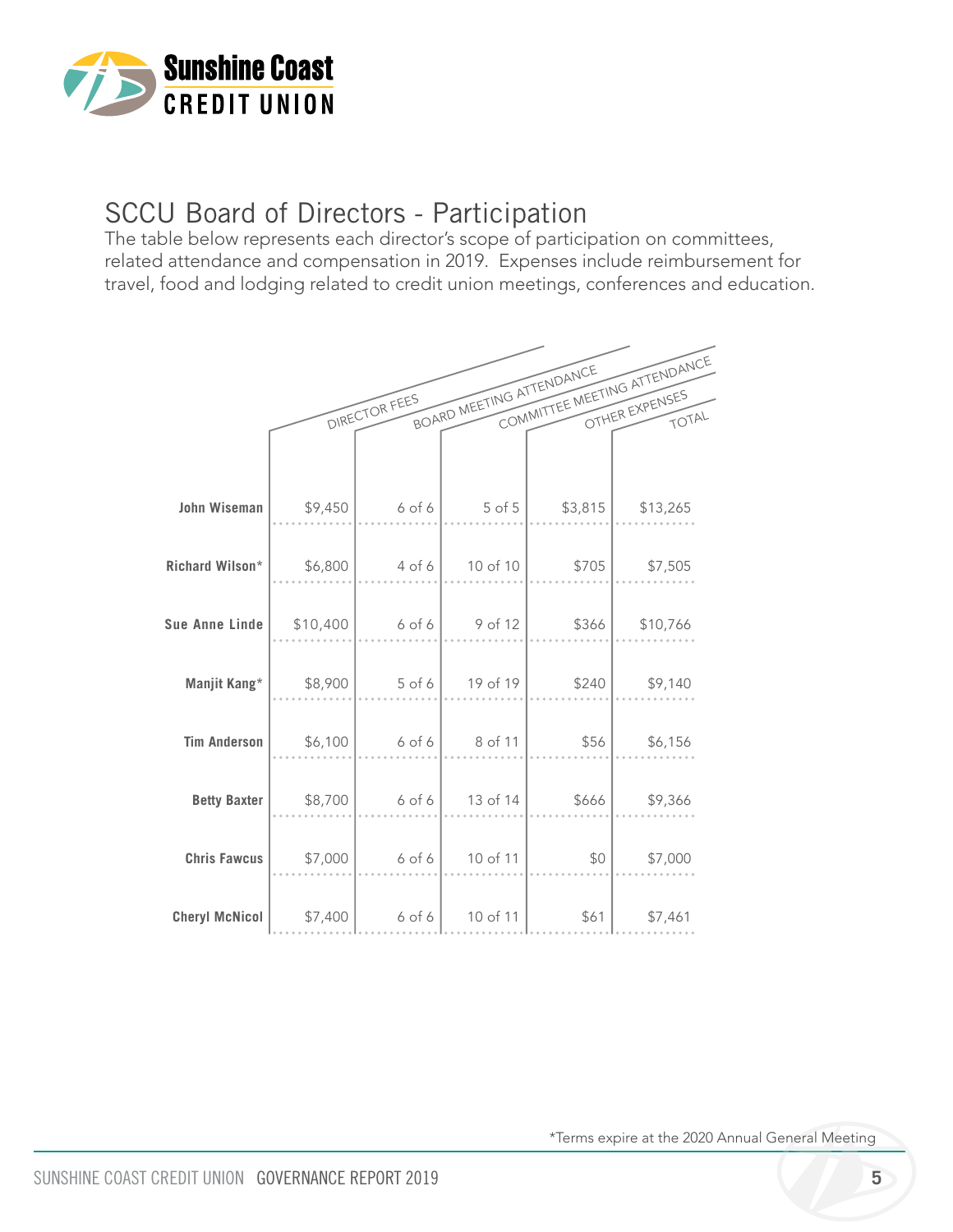

### Role of the Individual Directors

Board effectiveness depends on all directors understanding their responsibilities and adhering to a high standard of performance. Directors have a fiduciary duty, as well as a responsibility of care and accountability to the organization that requires loyalty, honesty, integrity and a commitment that their actions are in good faith. The duty of care requires that directors perform their responsibilities at the highest level of professionalism and due diligence. This means fulfilling their duties with the care, attention and skill that a reasonably prudent person would exercise in comparable circumstances.

Director decisions that are made honestly, prudently, in good faith, and on reasonable grounds are protected by the business judgement rule. It is important that directors take time to deliberate decisions, ask questions, request information, and assess and analyze the information provided to them.

### Policy and Regulatory Requirements

The Board of Directors:

- Are bound by the provisions of the Financial Institutions Act (FIA) and the Credit Union Incorporation Act (CUIA)
- Must adhere to and annually sign SCCU's Code of Conduct and Confidentiality Agreements
- Must comply with the policies of SCCU
- Must make timely disclosure of any conflicts of interest
- Must maintain confidentiality
- Must complete the education required by regulation and the education set out by the Board within the required time frames
- Must complete a Personal Information Return as required by FICOM/BCFSA
- Must complete the annual Board/Self/Peer Assessment process

### Meetings

- To facilitate effective and efficient Board meetings, directors will:
	- Be well prepared for all Board meetings, Committee meetings and planning sessions
	- Strive for excellent attendance at required meetings
	- Respect diversity of opinions and perspectives

### General

The Board of Directors will:

- Be respectful to all stakeholders
- Respect the agenda and time prescribed for activities
- Contribute to the advancement of SCCU
- Strive to be constructive, resourceful and solution-oriented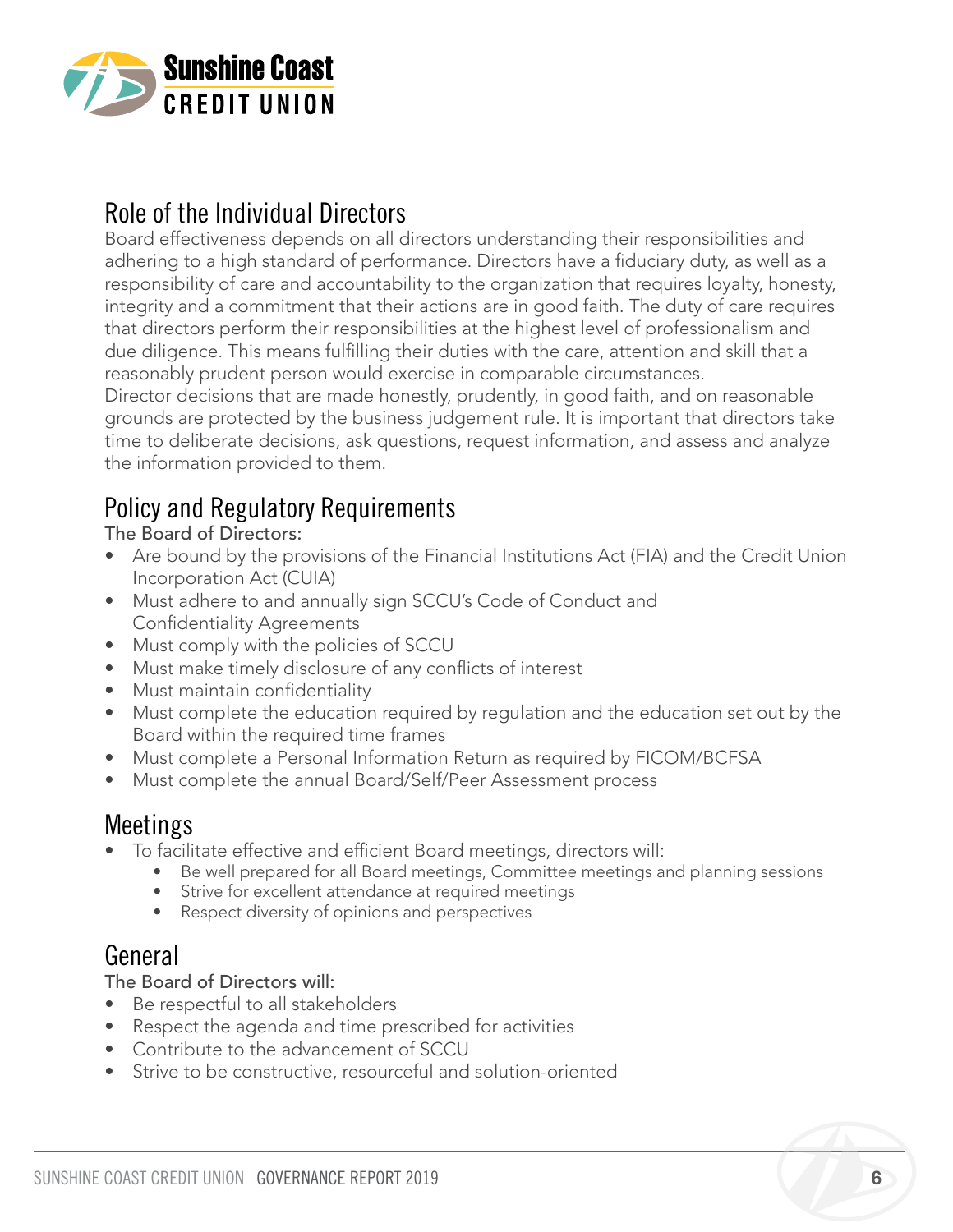

- Ask penetrating questions that ensure a full understanding of the issues in question and the consequences of the actions proposed
- Encourage debate among directors while remaining committed to the goal of reaching consensus
- Commit to ongoing education
- Commit to disclose director biography, attendance, Committee assignments and compensation to members
- Represent the interests of SCCU as a whole

### Role of the Chair of the Board

The Chair of the Board provides leadership to the Board and the CEO of SCCU. The position of Board Chair requires excellence in leadership skills, having the capacity to control discussion appropriately, manage dissent, work toward consensus and communicate persuasively with colleagues, members and stakeholders. Most importantly, the Chair must establish a culture of active and constructive Board engagement.

### Duties:

- Set Board agenda for meetings and strategic sessions
- Chair meetings
- Encourage participation of all Board members in discussions and questions
- Manage Board affairs and sign documents on behalf of the Board
- Lead and implement Board assessment and performance review processes
- Build and maintain a sound working relationship with the CEO and senior team
- Coordinate CEO performance management process
- Serve as the Board's spokesperson, and if required, the organization's spokesperson
- Appoint Committee members for the Investment and Lending and Nominations Committees
- Build succession for the position of Chair
- Act as a resource to all Committee Chairs
- Is ex-officio on all Committees

### Role of Committee Chairs

The Committee Chairs provide leadership to the Board in the area of expertise covered by the Committee. These positions require excellence in leadership skills, having the capacity to complete the day-to-day work and oversight of the Board while making quality suggestions and recommendations that support the progress of the organization.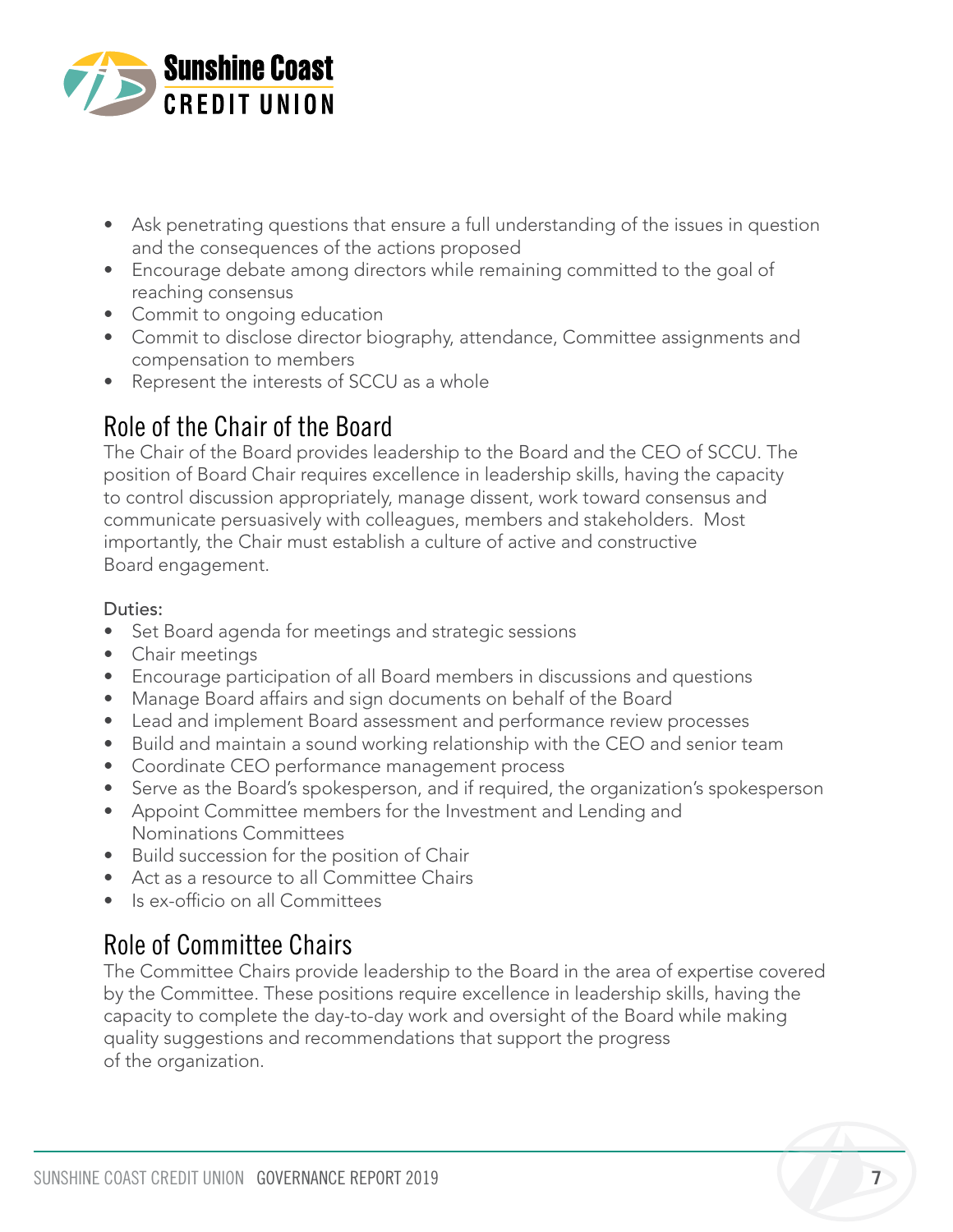

#### Duties:

- Set Committee meetings and agendas
- Understand the purpose, role and deliverables of the Committee
- Ensure all Committee members have the necessary information and education to perform their role
- Ensure Committee work is germane to the stated goals
- Provide the Board and or membership with updates as required
- Ensure the Committee Work Plans are completed
- Work effectively with management resources

### Committees of the Board

### Governance-Executive Committee

The four seats of this Committee: Chairperson, Vice Chair, 2nd Vice Chair and Member at Large are elected by the Board at the first Board meeting following the Annual General Meeting.

### This Committee is responsible for:

- Governance—roles and responsibilities of the Board, size and scope of the Board, required competencies of the Board
- Board orientation and education
- Board performance management
- Succession
- CEO compensation
- CEO performance management
- Material changes to the Human Resource Policy

### Audit Committee

The three members and an alternate of the Audit Committee are elected at the Board meeting following the Annual General Meeting. This Committee is required by regulation. While not mandatory, it is considered best practice to ensure one of the Committee members has an accounting designation (CPA).

### This Committee is responsible to:

• Review all audit plans, timing, scope and deliverables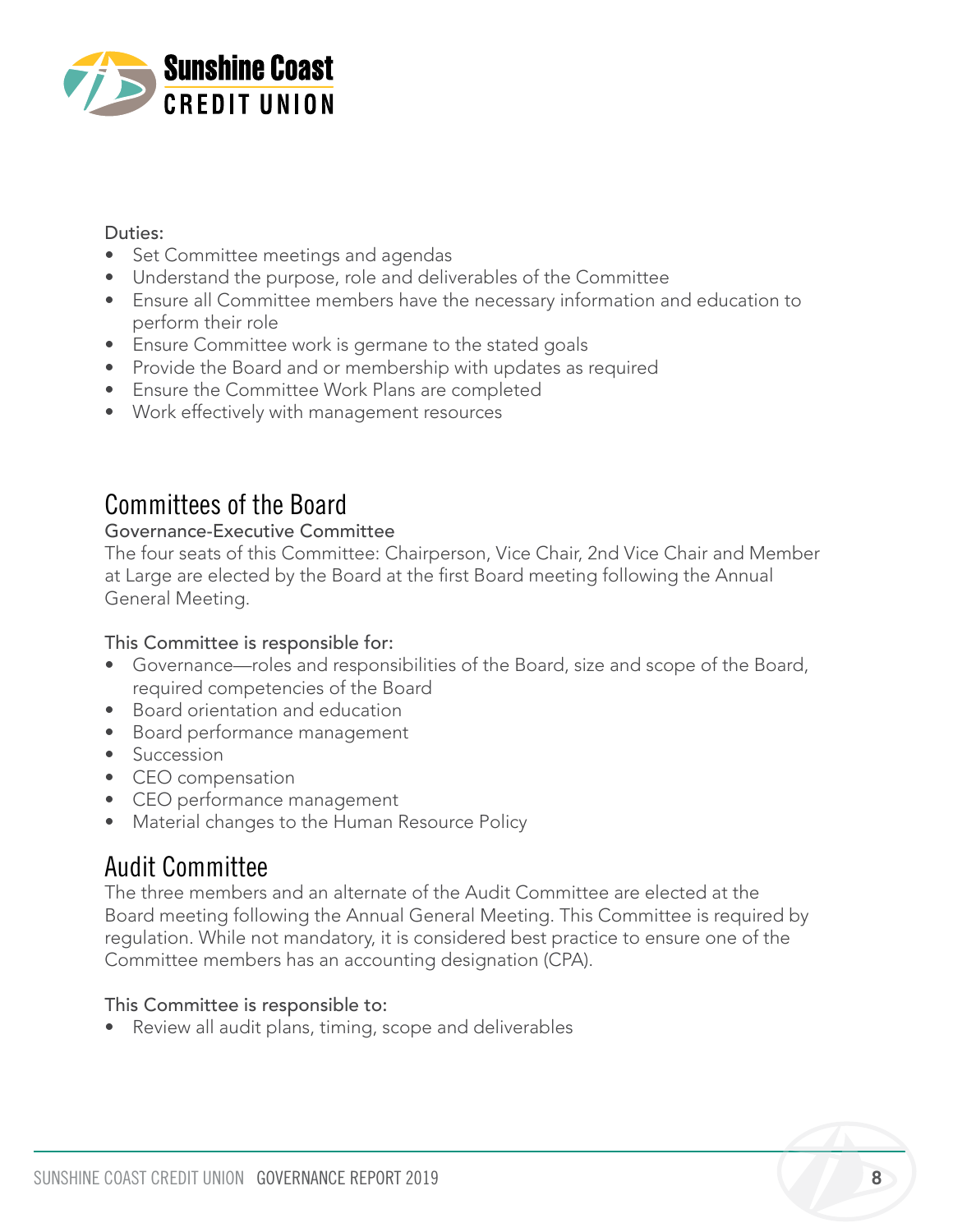

- Approve all proposed services to be performed by external and internal auditors
- Review audit reports and audited financial statements and provide the Board with recommendations
- Review and recommend to the Board all financial information issued by SCCU
- Review and assess the adequacy of internal control policies and practices
- Recommend the external audit firm to the Board for presentation to the members at the AGM
- Initiate special internal audits if required

### Conduct Review

The three members and an alternate of the Conduct Review Committee are elected at the Board meeting following the Annual General Meeting. This Committee is required by regulation.

### This Committee will:

- Review, approve or refuse specific transactions or classes of transactions and related party transactions
- Ensure the adherence to procedures designed to prevent conflicts of interest, and resolve them if they occur
- Ensure members understand with whom they are dealing when conducting transactions (i.e. creditor insurance is provided by a third party – SCCU must ensure all the appropriate disclosures are provided to the member so they understand who is providing the insurance).
- Keep clear concise records of all related parties

### Investment and Lending

The two directors and an alternate are appointed, and an officer of the company is also appointed as per the regulatory requirements.

### This Committee will:

- Review and recommend changes to the Investment and Lending Policy (ILP) annually
- Ensure that SCCU has the appropriate procedures to implement the ILP effectively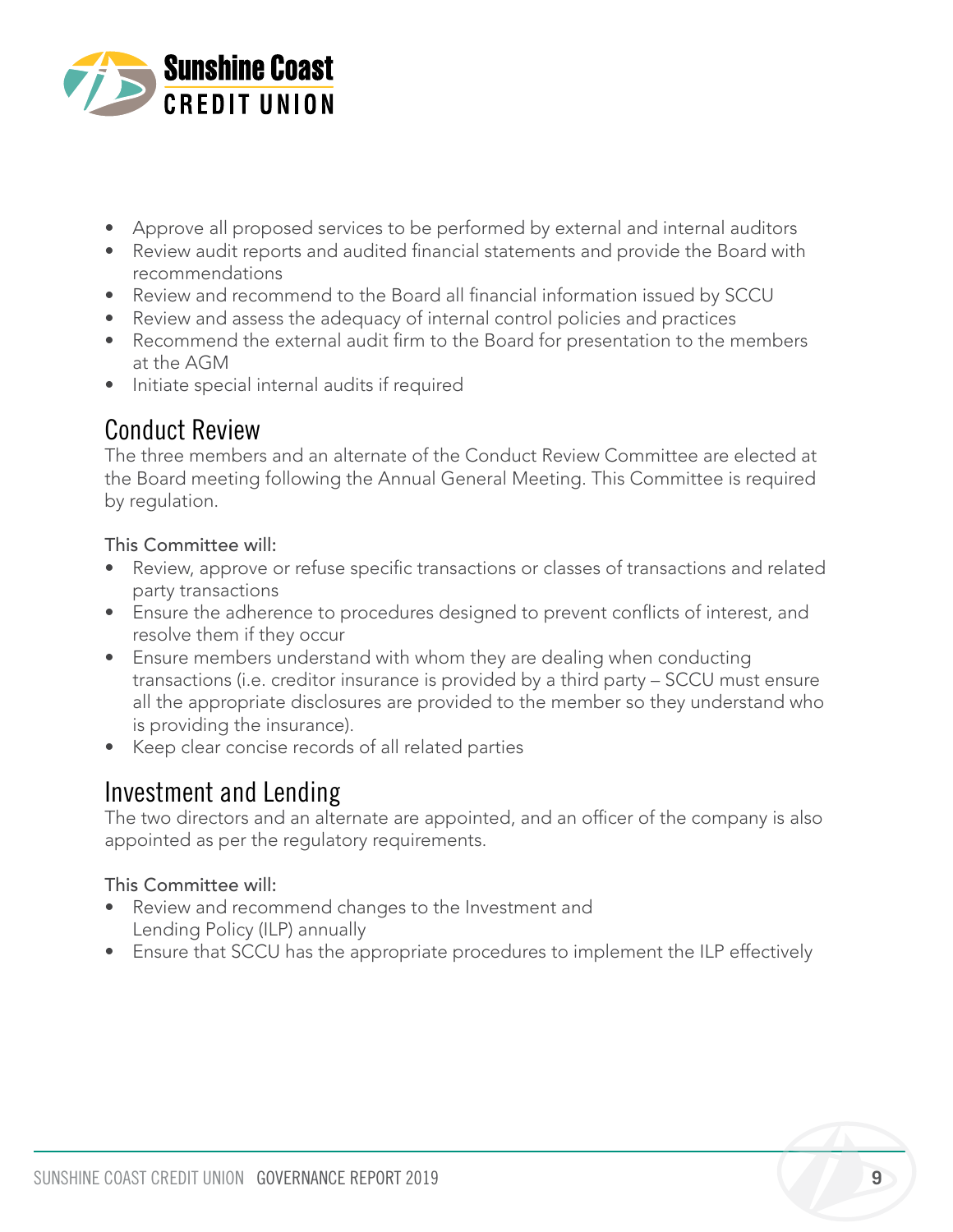

- Review credit approval processes, credit limits and credit skills within the organization annually
- Review asset, liability matching reports to determine risk and mitigation processes
- Review capital adequacy
- Approve loans outside of management's limits

### Nominations Committee

The three directors and an alternate are appointed as is required by SCCU rules. This Committee is not required by legislation.

### This Committee:

- Sets the dates for the open and close of nominations
- Develops a candidate assessment process
- Using the recommendations of the Governance-Executive Committee, actively recruits potential directors with the appropriate skills and characteristics
- Recommends candidates to the Board and for election
- Provides the members with a formal report at the Annual General Meeting
- Receives, reviews, interviews and assesses potential candidates.

### Populating Committees

### Board Elections

Board elections are held for those Committees where members are elected. These committees are the Audit Committee and Conduct Review Committee, which are required by the Financial Institutions Act to be standing committees of the Board which are elected annually from the Board of Directors. Board members are given an opportunity to nominate members for positions on these committees based on their expertise and knowledge in applicable areas. Nominees can choose to accept or decline a nomination. Elections are then held for those members who wish to stand, and the elected candidates are announced and the ballots are destroyed. At the first meeting of the Committee the Committee elects a Chair and appoints the alternate. Alternates are not required to attend meetings unless they are required to fulfill the quorum of three.

### Board Appointments

Annually, the Chair of the Board will ask members of the Board to advise if they have any particular interest in Committee roles that are appointed. Using this information the Chair of the Board then populates the Committees that are not elected, balancing the skills required for each Committee with the workload for each director.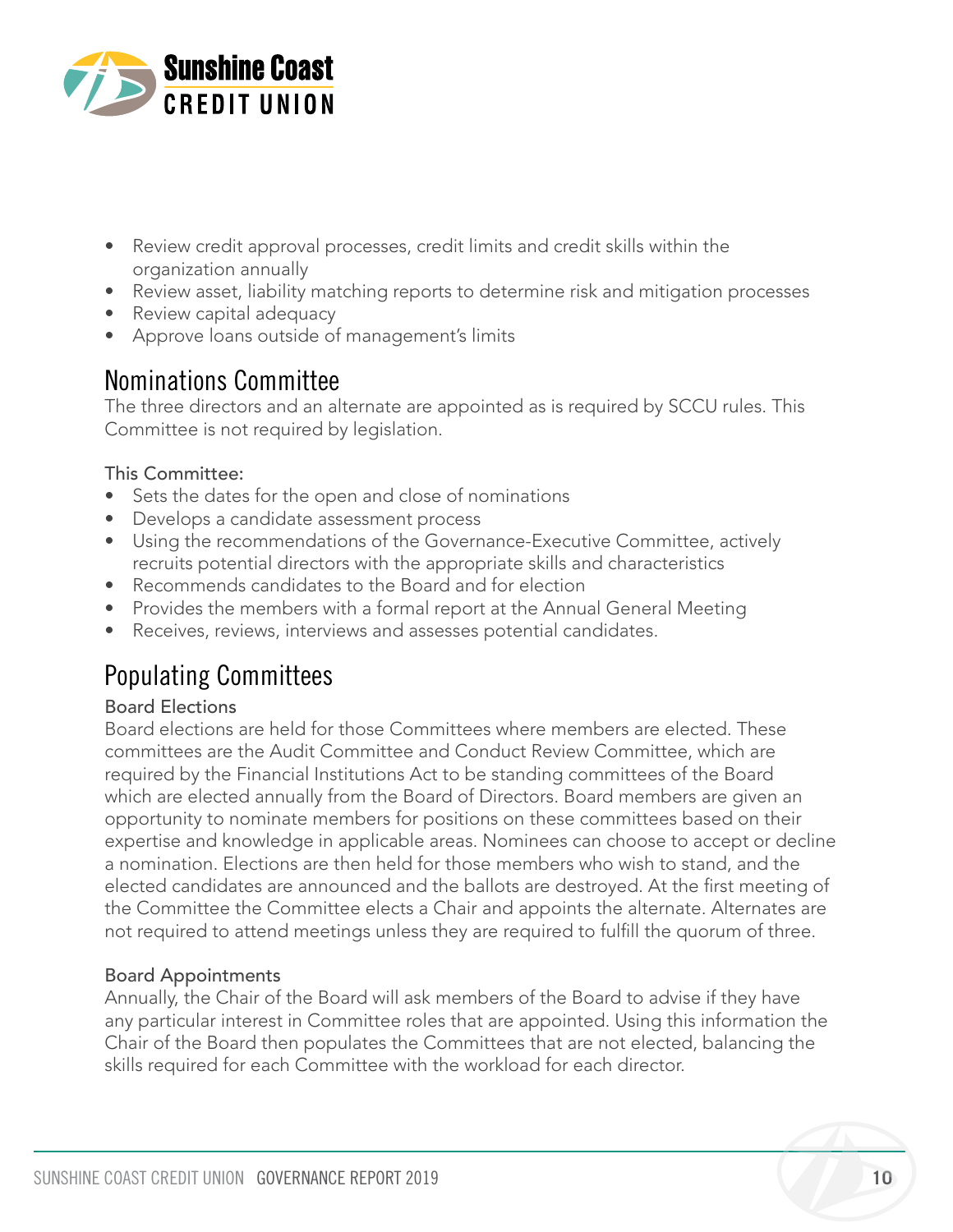

### Senior Management

The Executive Leadership team is made up of eight professionals committed to building members' financial health, strengthening our communities and inspiring others to contribute to this shared vision. As a locally owned and operated Credit Union, the leadership team makes decisions with first-hand insight into the local market and the needs of our unique communities.

Shelley McDade, MBA Chief Executive Officer



*"Enriching lives on the Sunshine Coast is the cornerstone of our leadership, and drives every*  decision we make."

Shelley is a leader of collaboration in the Canadian credit union system. Her passion for the co-operative business model drives her to lead a variety of collaborative initiatives that create value for members locally, provincially and nationally. A firm believer in the value of mentorship, Shelley is an active mentor of emerging and experienced leaders across and outside the credit union system. Shelley is an Accredited Director, and serves on the boards of Central 1 Credit Union, the Risk Management Alliance, Back Office Collaborative, and CUSO Wealth Services Inc.

Dawn Bezaire, CPA, CGA Chief Financial Officer



*"As well as supporting its employees in achieving their career aspirations, the Credit Union*  supports its members and our community in many ways that make me proud to work here.'

Dawn is an integral part of the organization's leadership team. Alongside her role as CFO, she serves as the management resource to the SCCU Audit Committee. Aligned with the organization's approach to community support, Dawn has served as a Board member on the Sunshine Coast Minor Hockey, as a member of the advisory committee for the Progress Plan; a three-year initiative aimed at enhancing women's financial well-being on the coast, and as Secretary of the Self Employed Women's Network (SEWN). Dawn is currently a Board member of Rhiza Capital and Sunshine Coast Insurance Services. She fervently believes that the Sunshine Coast offers an incredible community to raise a family, and that the Sunshine Coast Credit Union is an integral part of that community.

Rick Cooney Chief Credit and Risk Officer



"When members, community and Sunshine Coast Credit Union all work together, it's a triple win. Members' financial health improves. Your credit union becomes co-operatively stronger. And our community thrives. Together, we can achieve more."

Rick holds over 40 years of experience in financial services. He serves on the SCCU Investment and Lending Committee, and on the steering committee of the Risk Management Alliance. Rick feels a strong personal need to help others achieve a better life, and can think of no better way than by mentoring employees, and providing sound advice to members. A strong community supporter, Rick has volunteered with local organizations such as the Festival of the Written Arts, Rotary, Community Futures Development Corporation, local Chambers of Commerce and Economic Development Committees.

September Dixon *Chief Member and*  People Officer



*"My passion lies in supporting the growth of leadership and collaboration,*  ultimately leading to a rewarding experience for our members."

September is passionate about collaboration and community. She believes that building collaborative strength in both Sunshine Coast Credit Union and the credit union system is key to enriching the member experience. September is focused on ensuring the sustainability of credit unions for future generations of members – and credit union leaders. She serves on the Program Advisory Committee at the BC Institute of Technology for the Sustainable Business Leadership program. She is also Chair of the Human Resources work stream, as part of the Credit Union Systems Back Office Collaborative initiative.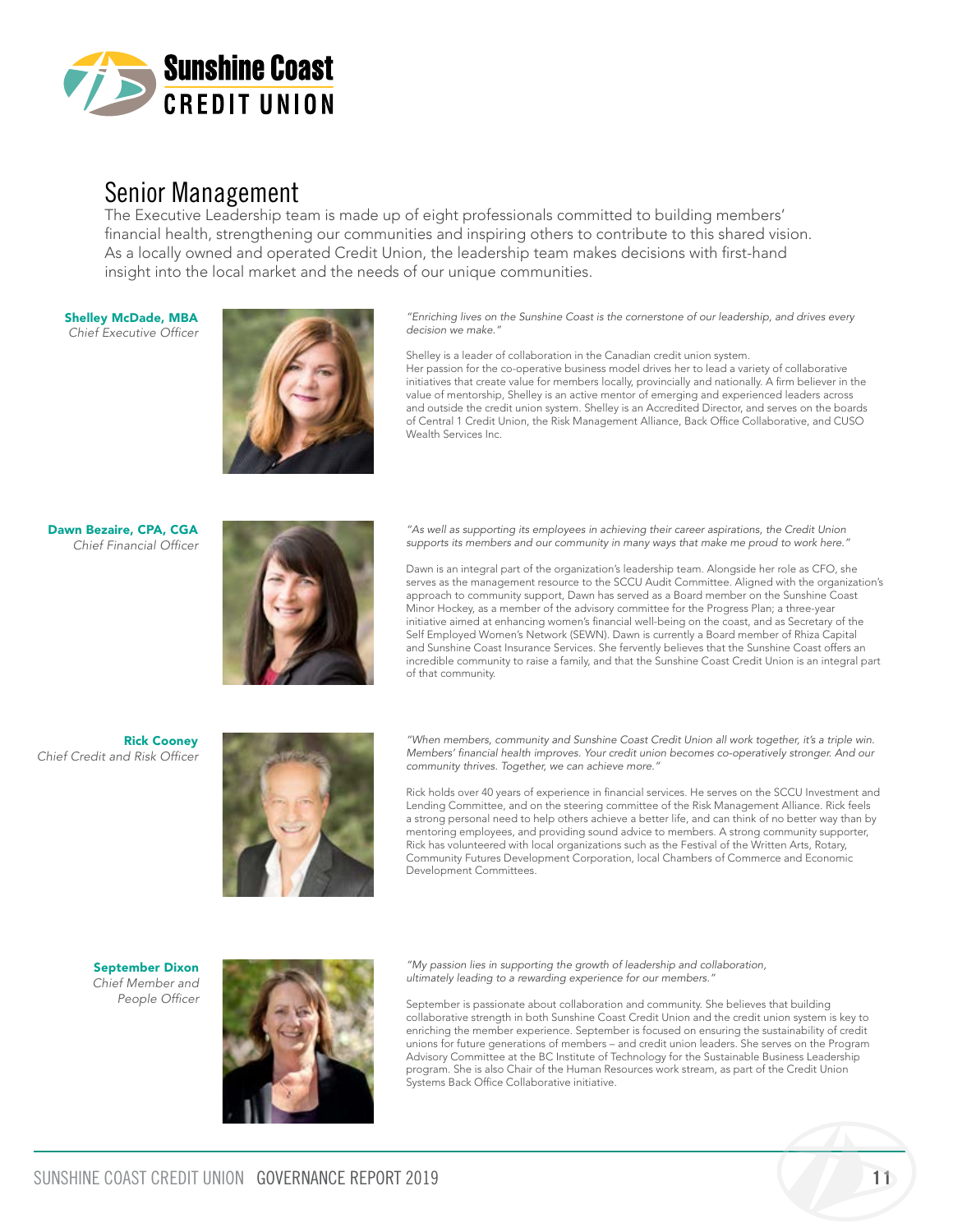

Laurie Wilson Chief Information Officer



"I'm excited to work with this amazing group of employees who are dedicated to providing *our members with knowledgeable advice and rich experiences, in a way that will allow them to*  complete their financial transactions where and when they want."

Laurie has worked within the credit union organization for over 30 years. She has demonstrated success in aligning technology solutions and leveraging key strategic partnerships in support of the member and employee experience. She has led the implementation and delivery of significant IT initiatives, contributing to the accomplishments of the credit unions strategic goals. Laurie is a change leader who believes and promotes collaboration within the credit union system. Laurie seeks out and embraces new adventures and challenges, enjoying valuable time spent with family and friends on the coast.

Jodi Fichtner, BBA *VP, Marketing*



"We're here to empower others to make great money decisions every day, and to be a key partner in our community's health. We're here for the people."

Jodi has a strong connection to the Sunshine Coast; her local family heritage dating back multiple generations. With over twenty years of experience in marketing, Jodi is passionate about elevating the credit union's brand presence in the community to reinforce how SCCU enriches lives. A proponent of financial well-being and community health, Jodi has played a key role in launching the organization's financial literacy initiatives and currently serves as Chair of the SCCU Community Enrichment Committee. Jodi is actively involved in the system's Baco Office Collaborative, serving as Co-Chair on the Marketing and Data Analytics Work Stream and a participant on the Communications Committee.

#### Lee-Ann Page, CEC, CFP *VP, Member Experience & Transformation*



*"I am passionate about coaching staff and leaders to continuously develop their knowledge and*  skills to provide member-centric advice and recommendations, overall achieving optimal financial health for our members."

Lee-Ann has been part of the Credit Union system for over twenty years, with the majority of her experience taking place within BC. Throughout her career, Lee-Ann has held virtually every retail branch position. As a life-long learner, she has obtained extensive education including her Certified Financial Planning Designation, Graduate Certificate in Executive Coaching (Royal Roads University), Graduate Certificate in Values Based Leadership (Royal Roads University), and Certified Practitioner of Cultural Transformation Tools; she is currently completing a Masters of Arts in Leadership through Royal Roads University. She values the importance of community involvement and helped establish the Abbotsford Hospice Society through her efforts on the Capital Campaign Committee. Lee-Ann is enjoying settling into the beautiful Sunshine Coast life and is looking for opportunities to contribute to the community.

#### Alex Kostenko, MBA *Director of Strategy and Innovation*



"The Sunshine Coast Credit Union is more than a financial institution – it's a pillar of our community. I am proud to be a part of a team that enriches lives on the Sunshine Coast every day.'

As Director of Strategy & Innovation, Alex aligns the organization around its core strategies, and facilitates a culture of innovation excellence. In addition to directing the organization's strategic and annual planning methodology, Alex also serves the Board of Directors' Conduct Review Committee as a management resource.

In alignment with her passion for growing leadership skills in the credit union system, Alex is a past chair of the BC Young Leaders. She enjoys working through complex business problems using her skills in facilitation and innovation to create meaningful impact for members and employees.

#### Learn more: *www.sunshineccu.com/Leadership*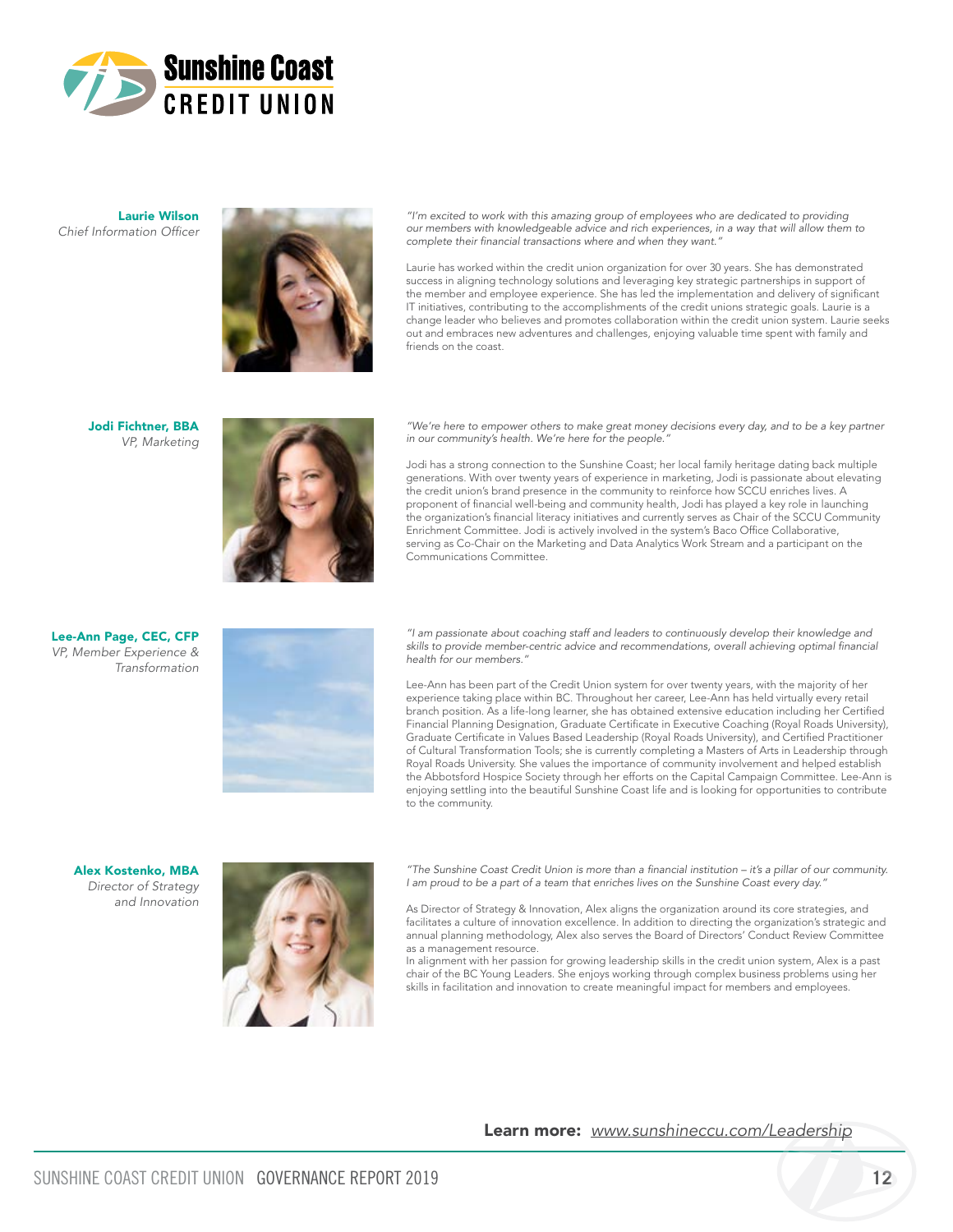

### Compensation Disclosure

Sunshine Coast Credit Union has adopted a balanced approach to strategy and performance, measuring success in four main areas through the organization's scorecard: Members, Employees, Community and Financial. Employee and team scorecards include similar performance metrics, providing a direct line of sight as to how each individual's role contributes to the credit union's vision of enriching the lives of our members and community.

To ensure we deliver on our members' expectations to provide a full service, value-add experience, we strive to attract and retain strong talent across the entire organization. Our compensation philosophy is aligned with this goal, supporting us to compete for talent in an ultra-competitive environment. Compensation is made up of a base salary targeted at mid-market, variable compensation and benefits. Variable compensation is paid to all employees annually contingent on achieving goals set out in our balanced scorecards. Compensation for all positions is reviewed annually to ensure competitiveness to market and executive leadership level positions are assessed in greater depth every two years. The combined compensation of key management personnel totalled \$1,012,269 in 2019.

The Board is responsible to set and monitor the CEO's compensation at a mid-market range compared to credit unions of similar size and scope. The CEO's compensation is determined using a similar approach to that above, but with additional rigor and in consultation with the Board of Directors. Annual monitoring using external comparison data and a customized in-depth analysis is performed every two years. The Board assesses the CEO's performance annually based on the results of the individual's scorecard as well as the results of the entire organization.

\*Includes salaries and other short-term employee benefits, total pension and other post-employment benefits.